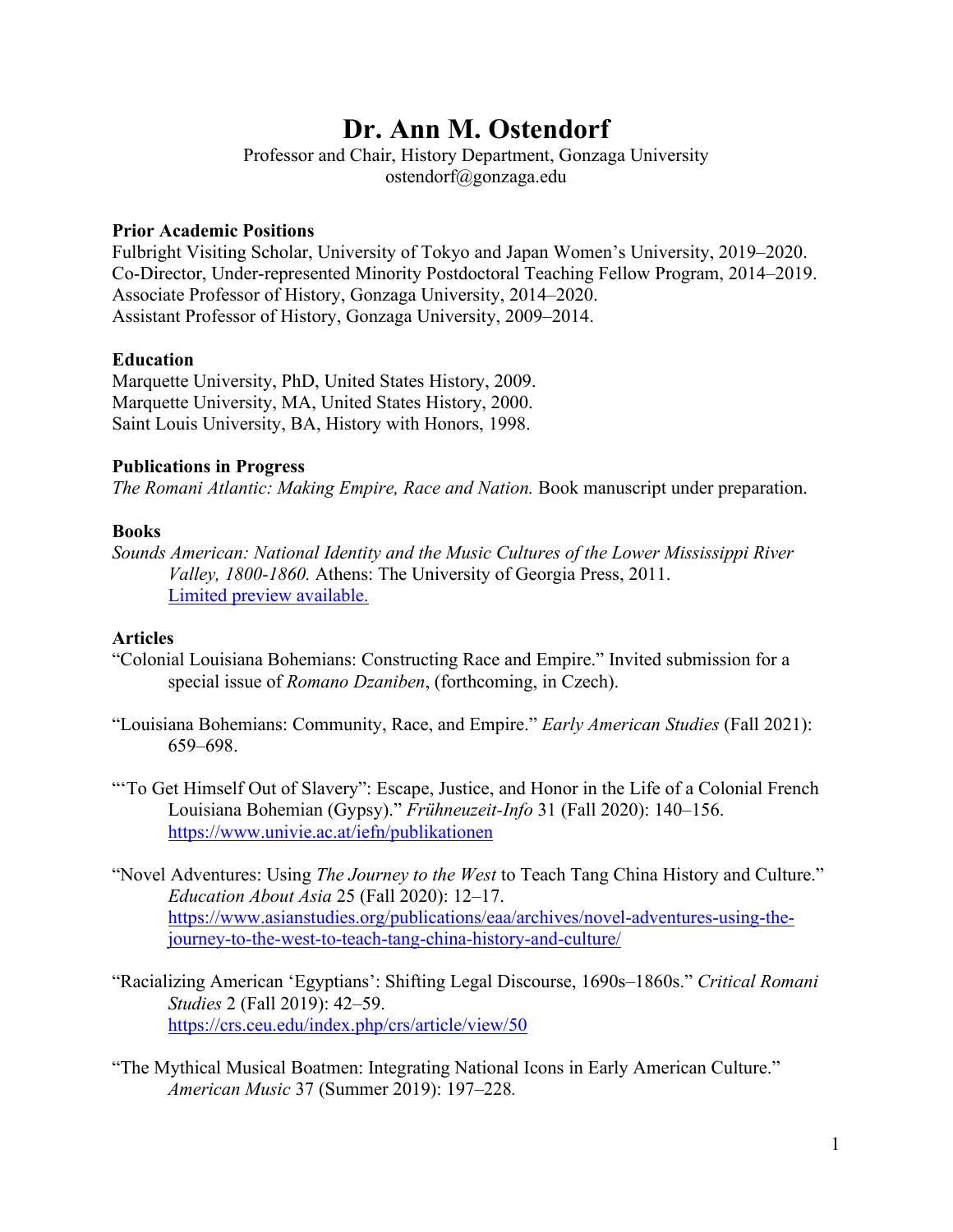https://www.jstor.org/stable/10.5406/americanmusic.37.2.0197?seq=1#page scan tab co [ntents](https://www.jstor.org/stable/10.5406/americanmusic.37.2.0197?seq=1#page_scan_tab_contents)

- "Music of the Early American Republic." *The American Historian* 19 (February 2019): 14–19. <https://tah.oah.org/february-2019/music-in-the-early-american-republic/>
- "Contextualizing American Gypsies: Experiencing Criminality in the Colonial Chesapeake." *Maryland Historical Magazine* 113 (Fall/Winter 2018): 192–222. <https://www.mdhistory.org/publications/maryland-historical-magazine-online/>
- "'An Egiptian and noe Xtian Woman': Gypsy Identity and Race Law in Early America." Journal *of Gypsy Studies* 1 (2017): 5–15. <https://journals.tplondon.com/jgs/article/view/526>
- "Where Music is Not the Devil Enters: Children's Music Instruction in Late Nineteenth-Century Milwaukee." *Wisconsin Magazine of History* 89 (Winter 2005–2006): 2–11. [https://www.jstor.org/stable/4637166?seq=1 -](https://www.jstor.org/stable/4637166?seq=1#page_scan_tab_contents) page\_scan\_tab\_contents
- "Song Catchers, Ballad Makers and New Social Historians: A Historiography of Appalachian Music." *The Tennessee Historical Quarterly* (Fall 2004): 192–202. [https://www.jstor.org/stable/42631932?seq=1 -](https://www.jstor.org/stable/42631932?seq=1#page_scan_tab_contents) page\_scan\_tab\_contents

#### **Book Reviews**

- Review of *The Cashaway Psalmody: Transatlantic Religion and Music in Colonial Carolina*, by Stephen A. Marini, *Journal of American History* (forthcoming).
- Review of *Harnessing Harmony: Music, Power, and Politics in the United States, 1788-1865*, by Billy Coleman*, Pennsylvania History: A Journal of Mid-Atlantic Studies* (forthcoming).
- Review of *Maryland, My Maryland: Music and Patriotism during the American Civil War,* by James A. Davis, *Histoire sociale/Social History* 52 (November 2019).
- Review of *American Roma: A Modern Investigation of Lived Experiences and Media Portrayals*, by Melanie R Covert, *Romani Studies* 29 (June 2019): 115–118.
- Review of *Gypsies: An English History*, by David Cressy, *Romani Studies* 29 (June 2019): 119– 122.
- Review of *Sounds of the New Deal: The Federal Music Project in the West*, by Peter Gough, *Pacific Northwest Quarterly* 106 (Summer 2016): 149.
- Review of *Working the Mississippi: Two Centuries of Life on the River*, by Bonnie Stepenoff*, Indiana Magazine of History* 112 (March 2016): 60–61.
- Review of *Untold Stories and Songs of America's First Immigrants*, by Joanna Brooks, *Register of the Kentucky Historical Society* 112 (Summer 2014): 495–497.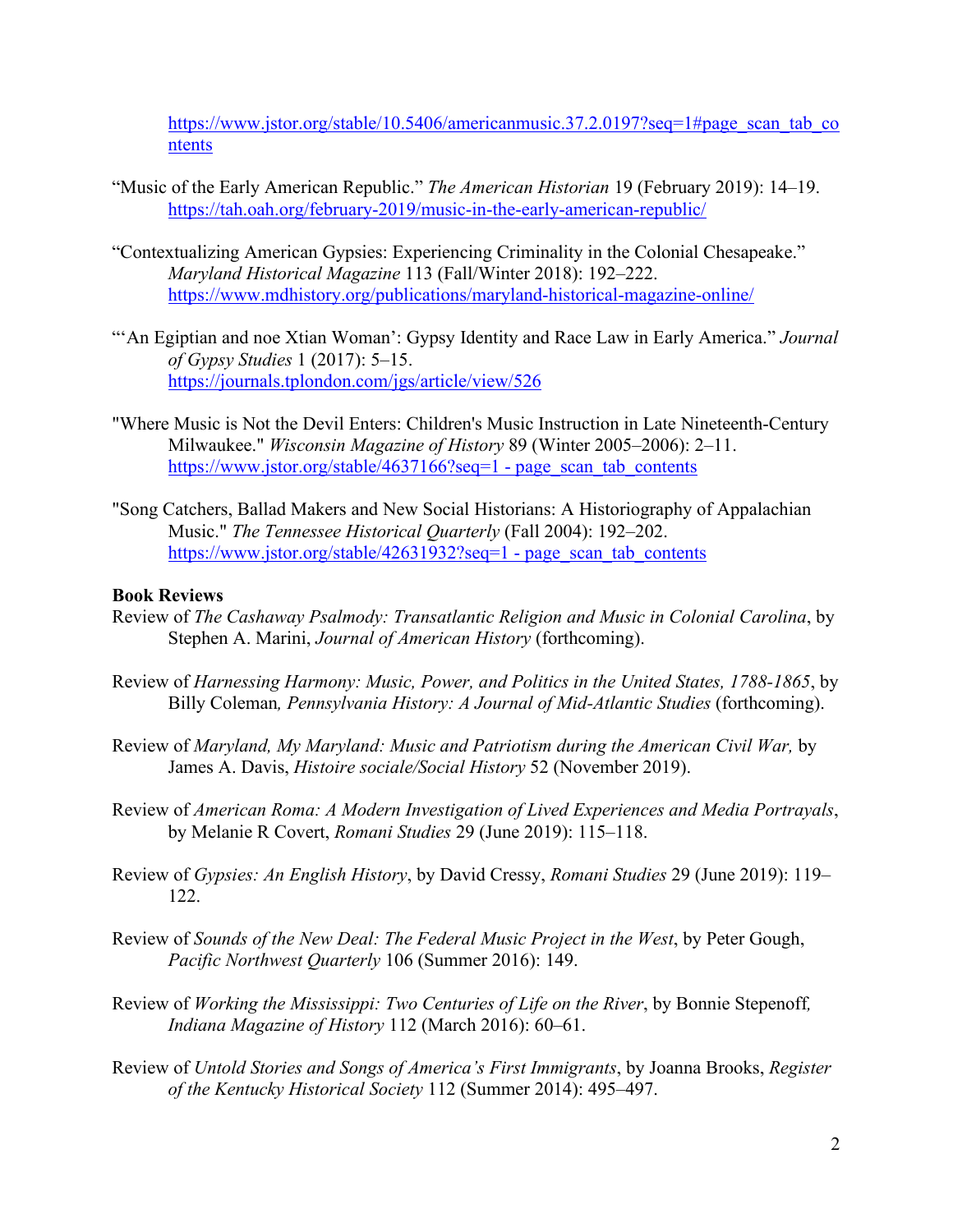- Review of *Battle Hymns: The Power and Popularity of Music in the Civil War*, by Christian McWhirter, *Journal of American History* 99 (December 2012): 924–925.
- Review of *Jim Crow's Counterculture: The Blues and Black Southerners, 1890-1945*, by R. A. Lawson, *Journal of Southern History* 78 (Summer 2012), 498–499.
- Reviews of *River of Dreams: Imagining the Mississippi before Mark Twain*, by Thomas Ruys Smith, and *American Confluence: The Missouri Frontier from Borderland to State*, by Stephen Aron, *Journal of the Early Republic* 30 (Summer 2010): 338–341.
- Review of *Anglophilia: Deference, Devotion, and Antebellum America*, by Elisa Tamarki,. *NeoAmericanist Reviews* 5 (Spring/Summer 2010).

#### **Other Publications**

- Digital History Project Review of *African American Sheet Music* at Brown University Library for Digital Scholarship, *Journal of American History* (forthcoming).
- "Gypsies and Roma in American Studies: Scholarly Absence, Fictive Presence and Historical Disappearance." Conference Proceedings of the Japan Association of American Studies, (forthcoming).
- "Roma Americans" and "Spokane," contributing entries for *Multicultural America: A Multimedia Encyclopedia*, ed. Carlos E. Cortes. Los Angeles: Sage Reference, 2013.
- "Music-Popular and Folk," contributing entry for *The Early Republic and Antebellum America: An Encyclopedia of Social, Political, Cultural, and Economic History,* ed. Christopher Bates. Armonk, NY: M.E. Sharpe, 2010.
- "Basile Jean Barés" and "Samuel Snaër," contributing entries for *The African American National Biography*, ed. Henry Louis Gates, Jr., and Evelyn Brooks Higginbotham. New York: Oxford University Press, 2008.

#### **Conference Papers**

- Panel Organizer for "Responding to the State: Uncovering Romani Agency in Early Modern and Colonial Atlantic Worlds" with Paper Co-Presentation (with Martin Fotta) on "The Racialized Self: Experiencing Racialization in the Colonial Atlantic Lusophone and Francophone Worlds." Gypsy Lore Society Annual Meeting and Conference on Gypsy/Roma Studies, Prague, Czech Republic, September 2020, *postponed until 2021 due to Covid 19*.
- "The Global Future of the Gypsy Lore Society: A View from the Americas." Gypsy Lore Society Annual Meeting and Conference on Gypsy/Roma Studies, Prague, Czech Republic, September 2020, *postponed until 2021 due to Covid 19*.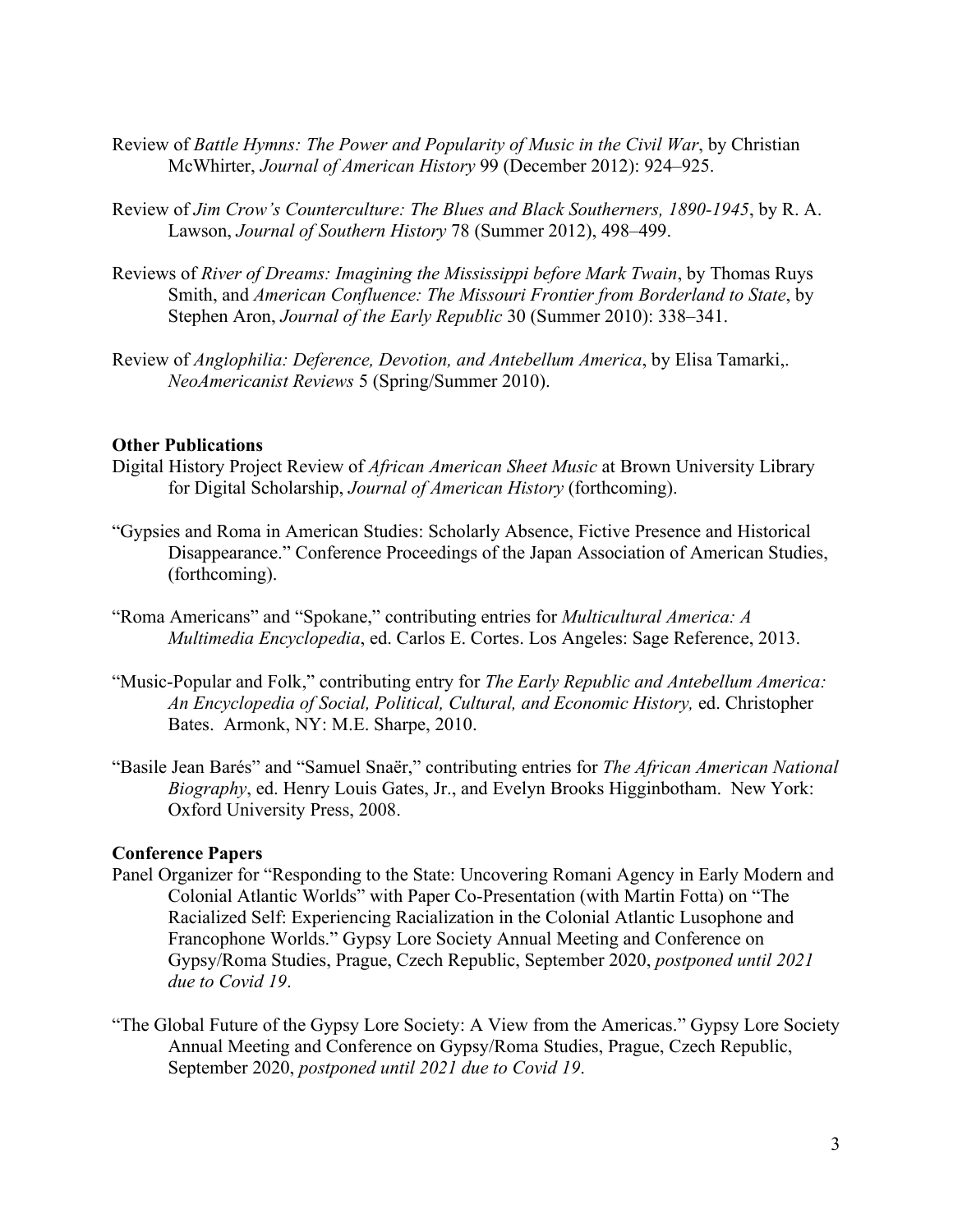- "Gypsies and Roma in American Studies: Scholarly Absence, Fictive Presence and Historical Disappearance." Japan Association of American Studies Conference, Sapporo, Japan, June 2020, *cancelled due to Covd 19.*
- Panel Organizer for "Expanding Epistemologies in Romani Studies" with Paper Presentation on "What Can Romani Studies Learn from Native American Studies?" Gypsy Lore Society Annual Meeting and Conference on Gypsy/Roma Studies, Reykjavik, Iceland, August 2019.
- "Ambivalent Egyptians: Gypsies, Race and the Law in the Mid-Nineteenth Century United States." Gypsy Lore Society Annual Meeting and Conference on Gypsy/Roma Studies, Bucharest, Romania, 2018.
- "A Bohémien Community in Colonial Louisiana." Louisiana Historical Association Annual Conference, Hidden Histories of Louisiana: New Orleans at 300, 2018.
- "A Bohémien Community in Colonial Louisiana." Gypsy Lore Society Annual Meeting and Conference on Gypsy/Roma Studies, Stockholm, Sweden, 2016.
- "'What a Pity We Have Lost the Romance of the Gypsy Camp': Using Gypsies to Build a Nation." Popular Culture Association/American Culture Association National Conference, New Orleans, 2015.
- "Gypsies and Roma: Perceptions and Realities in Nineteenth Century American History." Gypsy Lore Society Annual Meeting and Conference on Gypsy/Roma Studies, Istanbul, Turkey, 2012.
- "Dancing in the Middle Ground: Dance and Music Education in Early Nineteenth-Century New Orleans." Midwest World History Association, Chicago, 2010.
- "Integration or Exclusion: The Use of Dialect Lyrics and Early American Cultural History." Popular Culture Association/American Culture Association National Conference, St. Louis, 2010, Presenter and Chair.
- "The Invention of Ethnic Music Genres along the Lower Mississippi." American Society for Ethnohistory, New Orleans, 2009.
- "The Spanish Never Made Us Dance the Fandango': Americanizing the Other and Ethnicizing the Nation along the Lower Mississippi." Louisiana Historical Association, Lafayette, Louisiana, 2008.
- "The Musical Culture of the Riverboat Men." Popular Culture Association/American Culture Association National Conference, Boston, 2007.
- "The Sounds of Little Egypt: The Musical Culture of Cairo, Illinois, during the Mid-Nineteenth Century." The Music of the Ohio River Valley Symposium, 2006.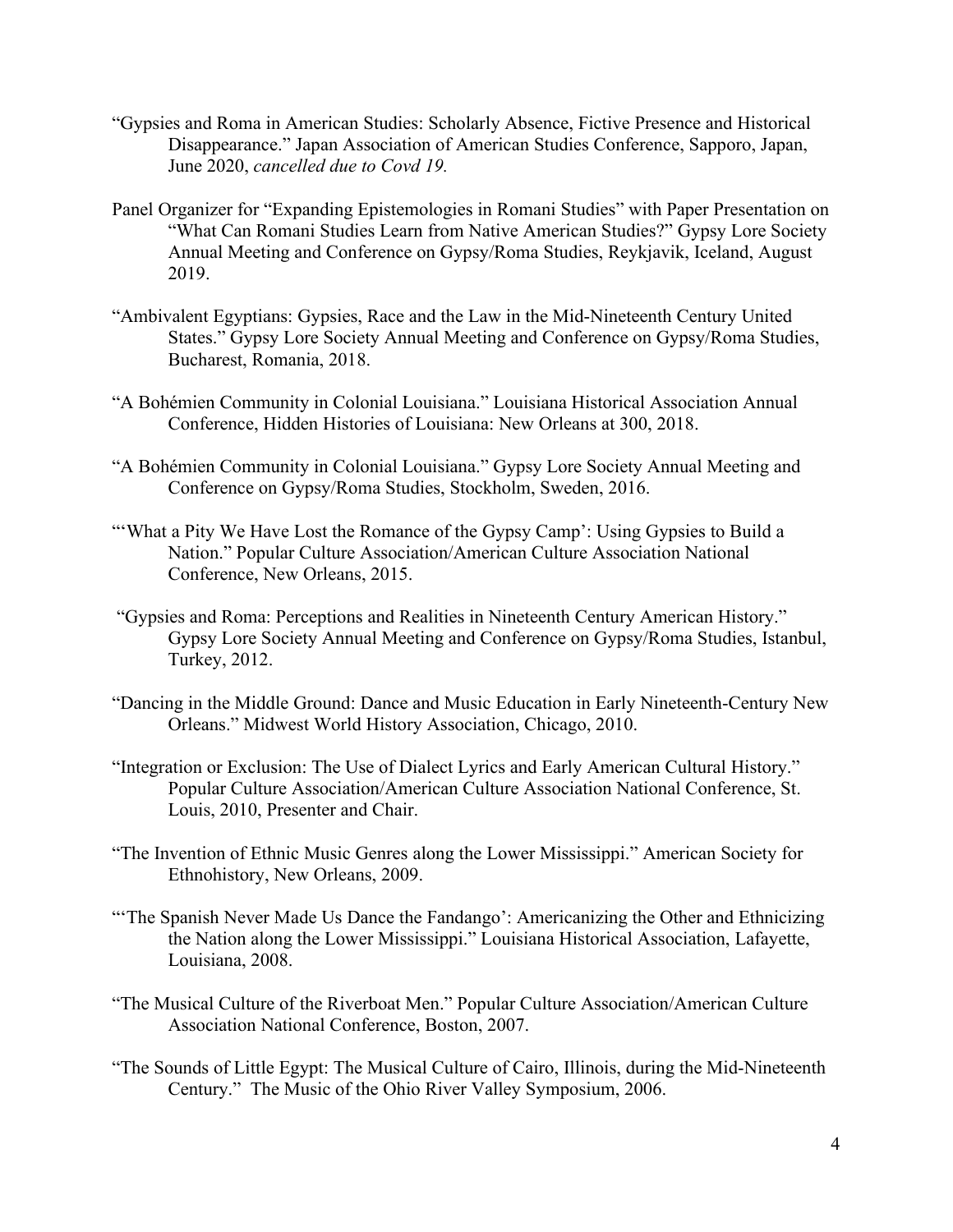"'Where Song Is, There 'Tis Good to Dwell; For Wicked, Songs No Joy Foretell': The Importance of Music in the Education of Milwaukee's Youth." Society for the History of Children and Youth, Milwaukee, 2005.

#### **Conference Commentator/Participant**

- Society of Historians of the Early American Republic, Second Book Writers' Workshop (SHEAR 2BWW), Participant, 2021.
- Cataldo Project, Curriculum Development Workshop in Sustainability and the Environment, Participant, Gonzaga University, 2018.
- Phi Alpha Theta, National History Honor Society, Pacific Northwest Regional Conference, Panel Commentator, 2011–2014, 2017–2018.
- Pacific Northwest American Studies American Studies Association Conference, "Creating Institutional Space for Native American and Indigenous Studies: A Workshop," Panelist and Workshop Facilitator, Walla Walla, 2016.
- The Association for the Advancement of Sustainability in Higher Education Annual Conference, Participant, Nashville, 2013.
- Society for the History of the Early American Republic Conference, "Racial Identities and the Formation of Communities in the Early Republic," Panel Commenter, St. Louis, 2013.
- The Organization of American Historians Annual Conference, "They Who Would be Free: Entanglements with Discourses of Race and Nation," Panel Chair and Commentator, Milwaukee, 2012.
- Native American Studies Memorandum of Understanding of Inter-Tribal Collaboration, University of Idaho, Participant, 2012.

Front Range Early American Conference, Eastern Washington University, Participant, 2011.

## **Invited Lectures**

- "The Legacy of Racism and the Ethics of Yoga," Iyengar Yoga National Association of the United States, 2021.
- "The Racial Liminality of Colonial North American Romani Women," Institut für die Erforschung der Frühen Neuzeit (Research Institute for Early Modern Studies), 2020. [https://www.univie.ac.at/iefn/termine/the-racial-liminality-of-colonial-north-american](https://www.univie.ac.at/iefn/termine/the-racial-liminality-of-colonial-north-american-romani-women)[romani-women](https://www.univie.ac.at/iefn/termine/the-racial-liminality-of-colonial-north-american-romani-women)

"Roma in American History," Fulbright Visiting Scholar Research Lecture, University of Tokyo, Tokyo, Japan, 2020, *cancelled due to Covid 19.*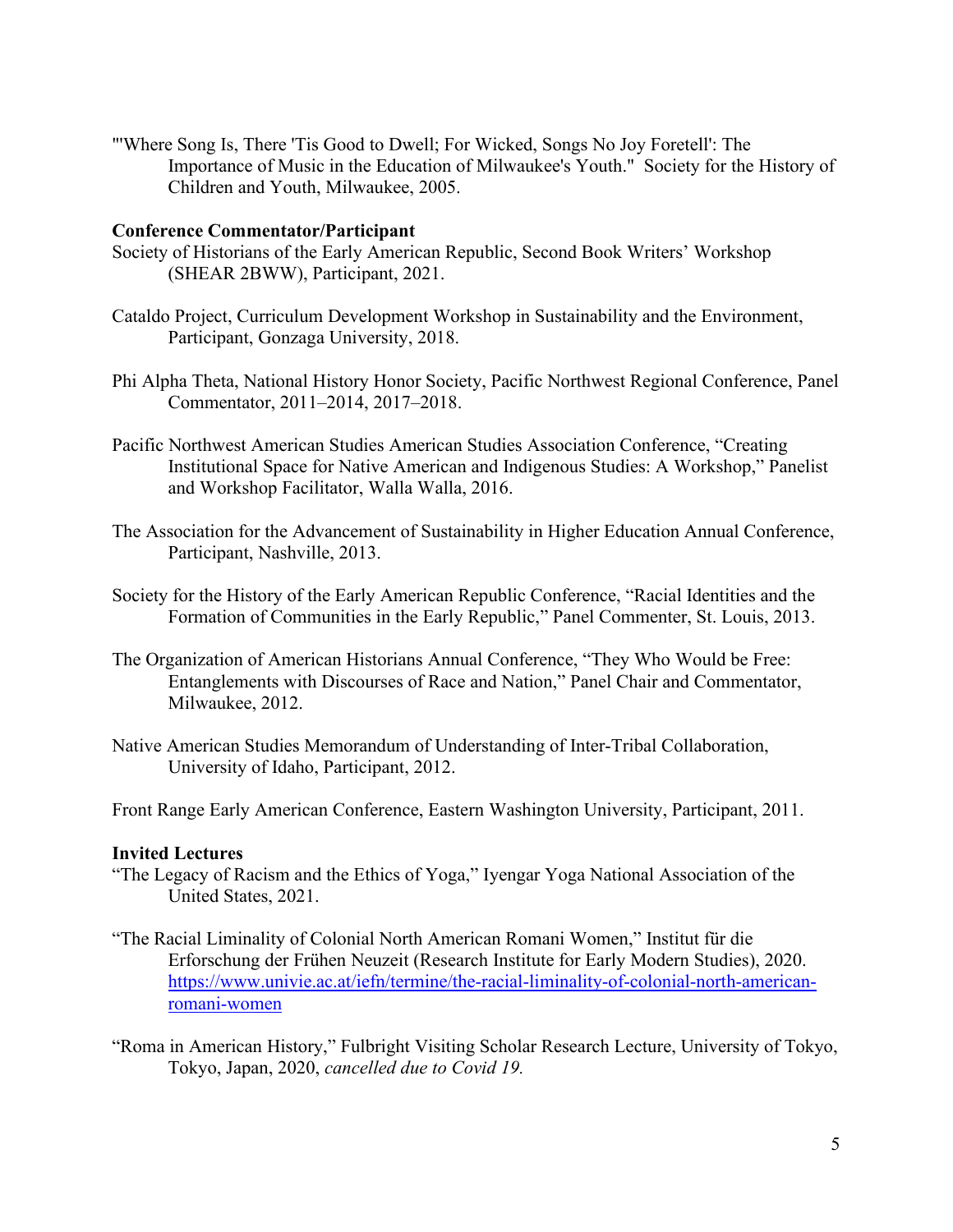- "Native American Lives in the Long Ago Present," Sophia University, Tokyo, Japan, 2020, *cancelled due to Covid 19*.
- Sophomore Class Academic Lecture on American History, Japan Women's University, Tokyo, Japan, 2020, *cancelled due to Covid 19.*
- "Immigration and Nativism in Nineteenth-Century US History," Whitworth University, Spokane, 2018.
- "Why Black History Month?," Washington Department of State Health Services, Spokane, 2018.
- "Race in America," International Student Services, Gonzaga University, 2017, 2018.
- "Music of Alabama and the American South," Endowed Chair Presenter and Classroom Guest Lecturer, Musicology Division of the School of Music, University of Alabama, 2015.
- "How to Research Cultural History," Alverno College, Milwaukee, 2015.
- "Creating the Nation: What the Constitution Didn't Do." Constitution Day Lecture, Gonzaga University, 2010.
- "Music Culture of Territorial Louisiana." Louisiana Endowment for the Humanities Teacher Institute, McNeese State University, 2010.
- "Do Stuff: How to Live Life Like a Historian." Xi Gamma Chapter of Phi Alpha Theta, Induction Ceremony Talk, Gonzaga University, 2010.
- "Making American Music: The Call for an American Music Culture." West Side Soldiers Aid Society Lecture Series, Milwaukee, 2008.

#### **Awards and Honors**

Fulbright U.S. Scholars Program, Study of the United States (Teaching in Social Sciences and Humanities), Japan, 450,000 yen/month. Awarded, 2019/2020.

Research Council Award, *Conference Travel to Gypsy Lore Society Conference*, 2019, \$828.

- National Endowment for the Humanities Summer Stipend, Gonzaga nominee, "Manuscript Completion of *Gypsies in the Colonial Atlantic World*," 2018.
- Dean's Faculty Development Award, document transcription and translation, Gonzaga University, 2018, \$600.
- Dean's Faculty Development Award, document translation, Gonzaga University, 2017, \$360.
- Research Council Award, archival visit to Maryland State Archives, Gonzaga University, 2016, \$1120.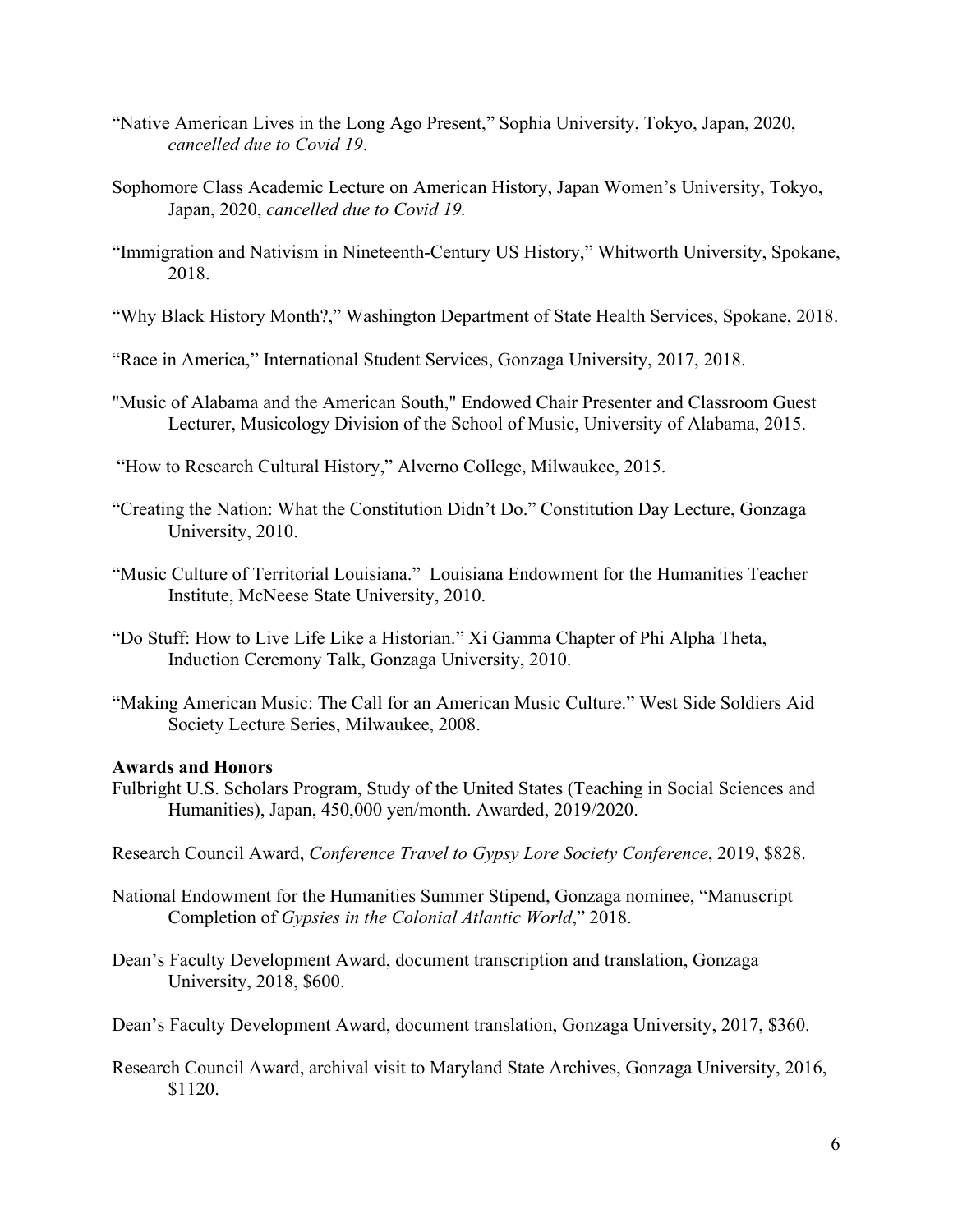Gonzaga University Exemplary Faculty Award, 2015.

- Dean's Faculty Development Award, archival visit to Clayton Library Center for Genealogical Research, 2015, \$900.
- National Endowment for the Humanities Summer Stipend, Gonzaga nominee, "Gypsies and Roma: Perceptions and Realities in Nineteenth-Century American History," 2012.
- Prucha-Theoharis Outstanding Graduate Student Award, Marquette University, 2009.

Smith Family Fellowship, Marquette University, 2006-2008.

John P. Raynor Dissertation Fellowship, Marquette University, 2006-2007.

#### **Professional Service Activities, External**

Editorial Board, *Journal of Gender, Ethnic, and Cross-Cultural Studies*, 2020–present.

Editorial Board, *Früheuzeit-Info* (Early Modern Info), 2019–present.

Advisory Board Member, Institut für die Erforschung der Frühen Neuzeit (Research Institute for Early Modern Studies), 2019–present.

Book Manuscript Reviewer, *Purdue University Press* (2021), *Routledge* (2019).

- Article Manuscript Reviewer, *Journal for the Society of American Music* (2020), *Journal of the American Musicological Society* (2020), *Früheuzeit-Info* (2019), *American Music* (2017), *Journal of Gypsy Studies* (2017), *Journal of the Early Republic* (2014), *Journal of the American Antiquarian Society* (2012).
- Fulbright Screening Committee, American Studies/American History Panel, Tokyo, Japan, 2019 and 2020.
- Grant Reviewer, The Fritz Thyssen Foundation, Cologne, Germany, 2019.

Editorialist, *Oregon Historical Quarterly* 119 (Summer 2018): 317.

Grant Reviewer, National Endowment for the Humanities, Humanities Implementation Grants, Washington D.C, 2017.

Presenter, Gonzaga Preparatory High School, History Department Curriculum Meeting, 2017.

Alpha Sigma Nu (The Honor Society of Jesuit Colleges and Universities), Book Award Judge, 2017.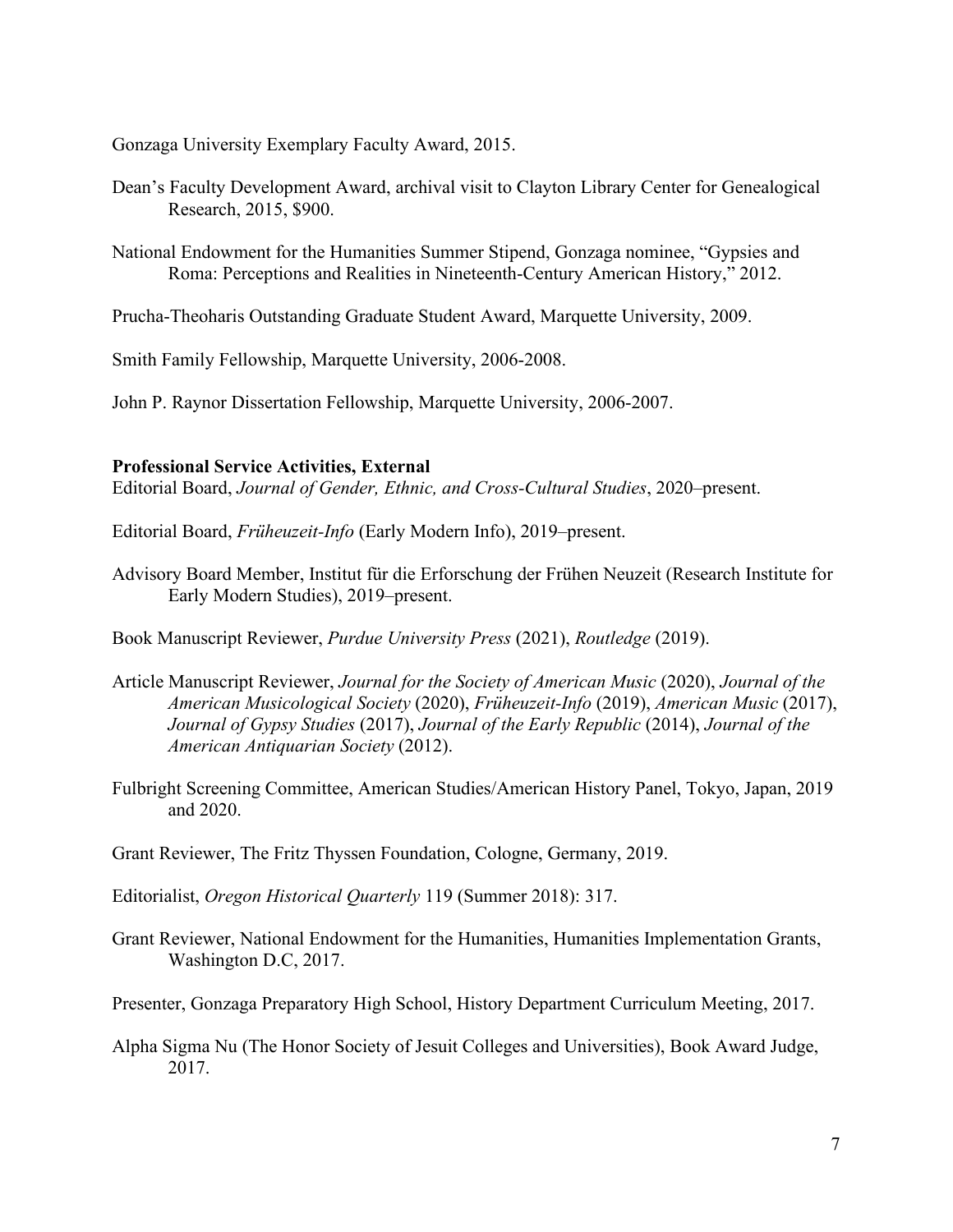- Guest Lecturer and Film Discussant, "The Abolitionists," Spokane Public Library, Created Equal Grant, 2016.
- Paper Prize Committee, Phi Alpha Theta Northwest Regional Conference, 2014.
- Consultant, *Backstory with the American History Guys,* "That Lawless Stream: A History of the Mississippi River," A Program of the Virginia Foundation for the Humanities, 2013.
- Radio Interview, *Sounds American* book discussion, Just a Theory with Tony Flinn, Spokane Public Radio, 2011.<https://soundcloud.com/annostendorf/just-a-theory-with-tony-flynn>
- Textbook Reviewer, John P. McKay, et al., *A History of Western Society*, tenth edition, 2010; Lynn Hunt, et al., *The Making of the West*, fourth edition, 2010.
- Book Discussion Leader, Manresa Project, Marquette University, 2007-2008.

Grader, Advanced Placement, United States History Exams, 2006-2008.

President, Marquette University History Graduate Student Organization, 2005-2006.

"Trimborn Reflections." *Milwaukee History; The Magazine of the Milwaukee County Historical Society* (Spring/Summer 2003).

Officer, Marquette University, Alpha Beta Chapter, Phi Alpha Theta, 1998-2000.

#### **History Department Service**

History Department Chair, 2021–2024.

History Department Rank, Tenure and Promotion Committee, 2016–2019, 2020–present.

History Department ad hoc Curriculum Committee, Chair, 2021.

History Department Foley Library Internship Faculty Advisor, 2018–2019.

- History Department Foley Library Internship Committee, 2013–2015, 2017–2019, 2020–2021.
- Search Committee Member for History Department Africa/Middle East Assistant Professor Search, 2017–2018.

Faculty Advisor, Xi Gamma Chapter of Phi Alpha Theta, National History Honor Society, 2012– 2015.

Search Committee, Gonzaga University History Department search for Assistant Professor in a Minority American sub-field, 2011–2012.

Curriculum Committee, History Department, Gonzaga University, 2010–2012.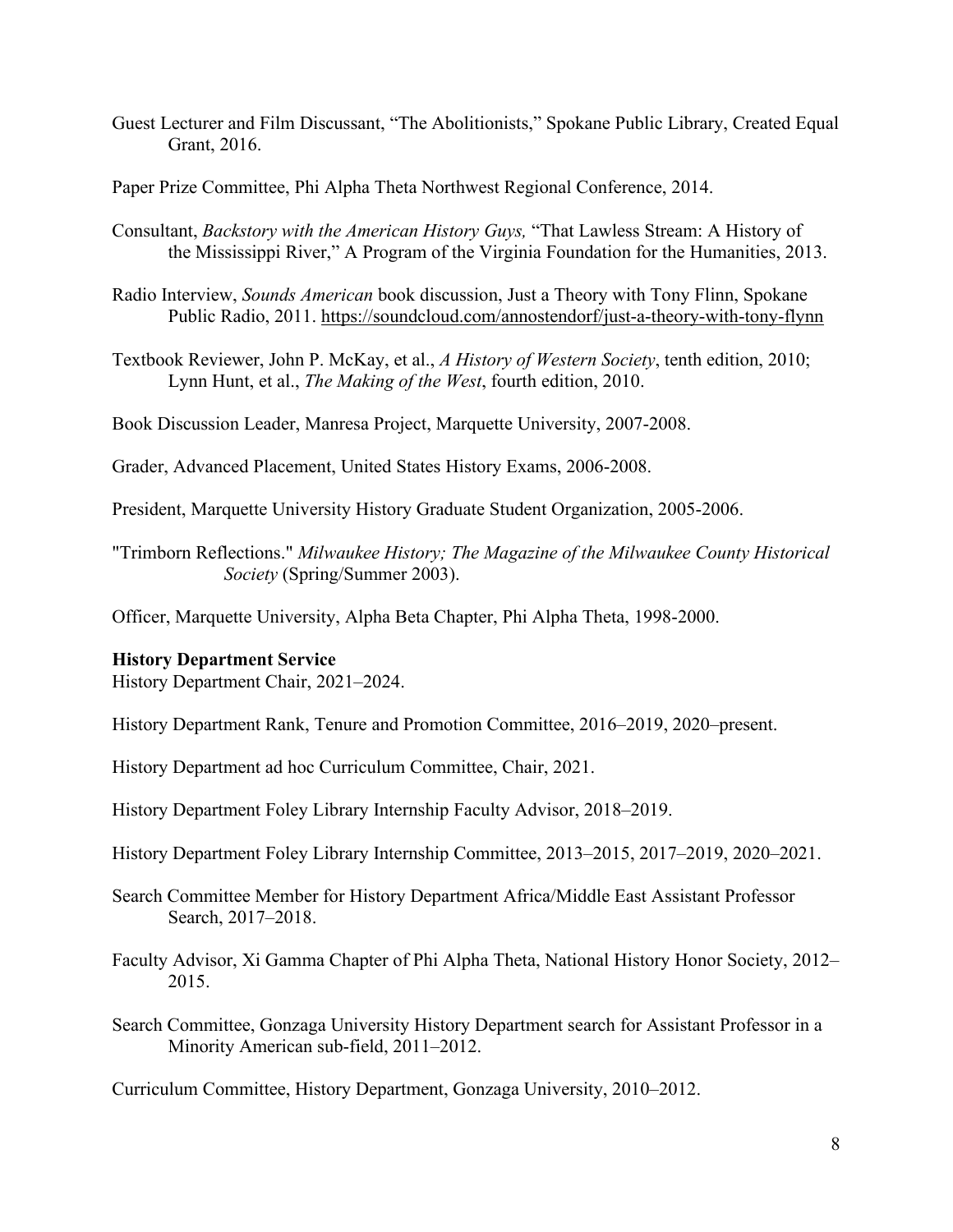Faculty Outreach Coordinator, History Department, Gonzaga University, 2010–2011.

Rules and Regulations Committee, History Department, Gonzaga University, Spring 2010.

#### **College of Arts and Sciences Service**

Native American Studies Advisory Board, 2014–present.

Co-Director of the AVP Underrepresented Minority Postdoctoral Teaching Program, 2014–2019.

Critical Race and Ethnic Studies Steering Committee, 2018–2019.

Participant, Race and Ethnic Studies Symposium, Gonzaga University, 2018.

Search Committee Member, Communication Studies Assistant Professors, 2016–2017.

Presenter, "Native American Studies and . . ." Series, Viewing the Indigenous Past in American History Courses, 2016.

Paper Respondent, "Spiritualism and Catholicism," in *A Luminous Brotherhood: Afro-Creole Spiritualism in Nineteenth-Century New Orleans*, Department of Religious Studies Colloquium, Gonzaga University, 2016.

College of Arts and Sciences Committee to Explore Additional Requirements, 2014–2015.

- Search Committee, Gonzaga University Native American Studies Program Director, 2011–2012 and 2012-2013, (first search was a failed search).
- Native American Studies Work Group, College of Arts and Sciences, Gonzaga University, 2011–2012.

## **University Service**

University Rank, Tenure and Promotion Committee, 2017–2019.

University Core Curriculum Committee for History, 2016–2019, 2020–present.

Participant in the Student Classroom Visitation Program, Gonzaga University, 2009–2019.

Student Advisory Group to the President, Interim Faculty Advisor, spring 2018.

Campus Voter Registration Drive, fall 2018.

Advisory Council on Stewardship and Sustainability, Chair, Curriculum Sub-Committee 2014– 2015.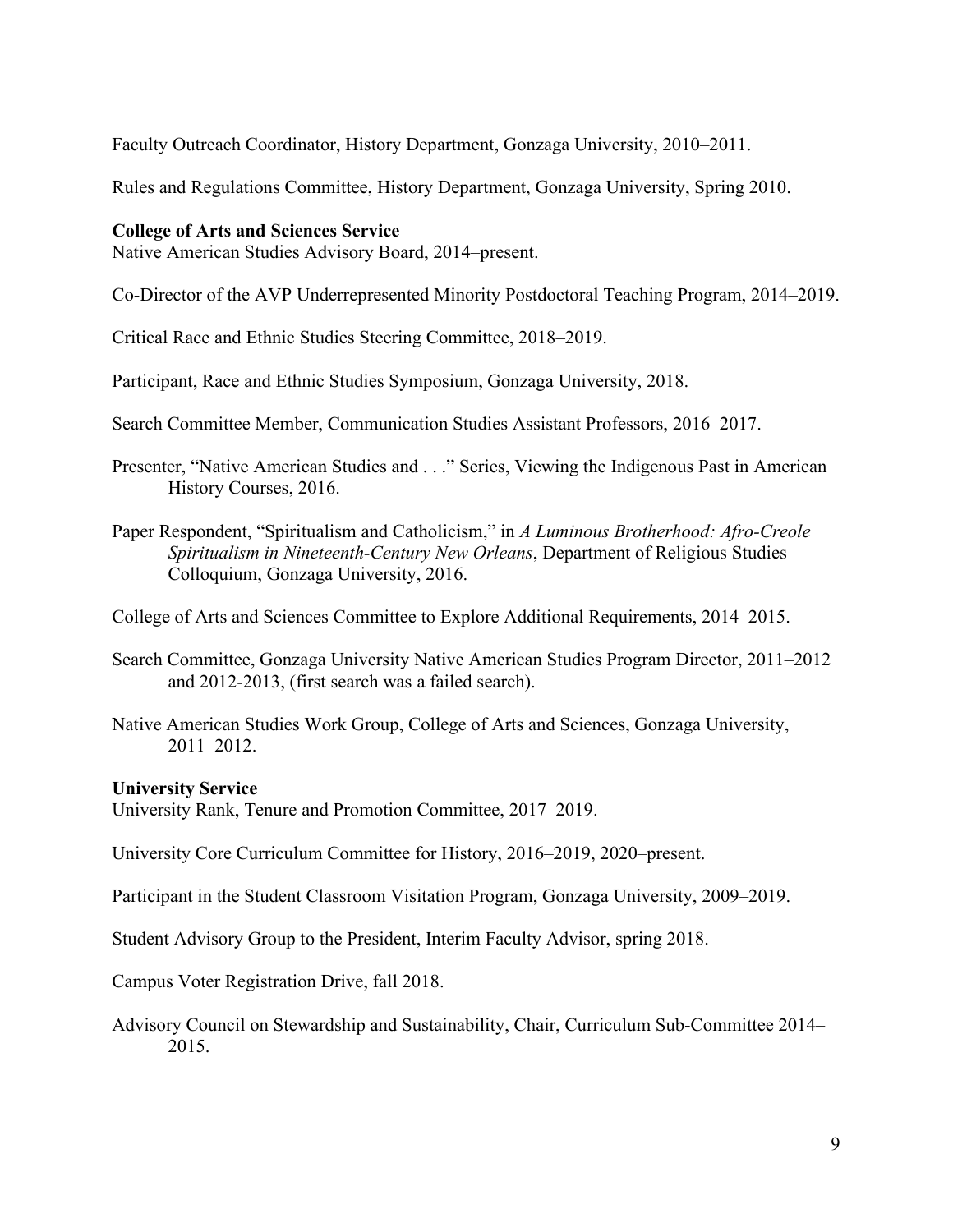- Advisory Council on Stewardship and Sustainability Advisor to the Student Green Fund Council, 2014–2015.
- Participant in Gonzaga University Faculty Discussion Groups, 2014: "Race and Gender in the American West" and "Marketing Disciplines in the Humanities to Undergraduates"
- Student Development Salon Facilitator for "Student Athlete Experience and the Culture of Athletic on Campus," 2014.
- Student Development Salon Committee, 2013–2014.
- Advisory Council on Stewardship and Sustainability, Co-Chair, 2013–2014.
- GEL Weekend Presenter, Gonzaga University, "Internships in the Humanities," 2013.
- Participant in Gonzaga University Book Groups, Robert Williams' *Savage Anxieties: The Invention of Western Civilization*, with the Center for American Indians Studies, and Jane Goodall's *Reason for Hope: A Spiritual Journey*, 2013.
- AVP Ad Hoc Committee Designing a Post-Doc for Underrepresented Minorities, Gonzaga University, fall 2013.
- Faculty Fish Bowl Participant, Gonzaga's BRIDGE Program (Building Relationships In Diverse Gonzaga Environments), Unity Multicultural and Education Center, pre-orientation, 2013.
- Faculty Advisor, Chi-Urban Excursion, Spring Break, 2013.
- Waste Reduction Sub-Committee, Advisory Council on Stewardship and Sustainability, 2010– 2013.
- Film discussion leader for *My Name is Khan*, for Gonzaga's BRIDGE Program (Building Relationships In Diverse Gonzaga Environments), Unity Multicultural and Education Center, pre-orientation, 2012.

Productive Discomfort Workshop, Center for Teaching and Advising, Gonzaga University, 2011.

Diversity and Gender Committee, Athletic Department, Gonzaga University, 2010–2011.

- GEL Weekend Presenter, "The Abolitionist Movement in the United States," Gonzaga University, 2010.
- "Franklin's Chair." *Charter: Gonzaga's Journal of Scholarship and Opinion* (Fall 2010).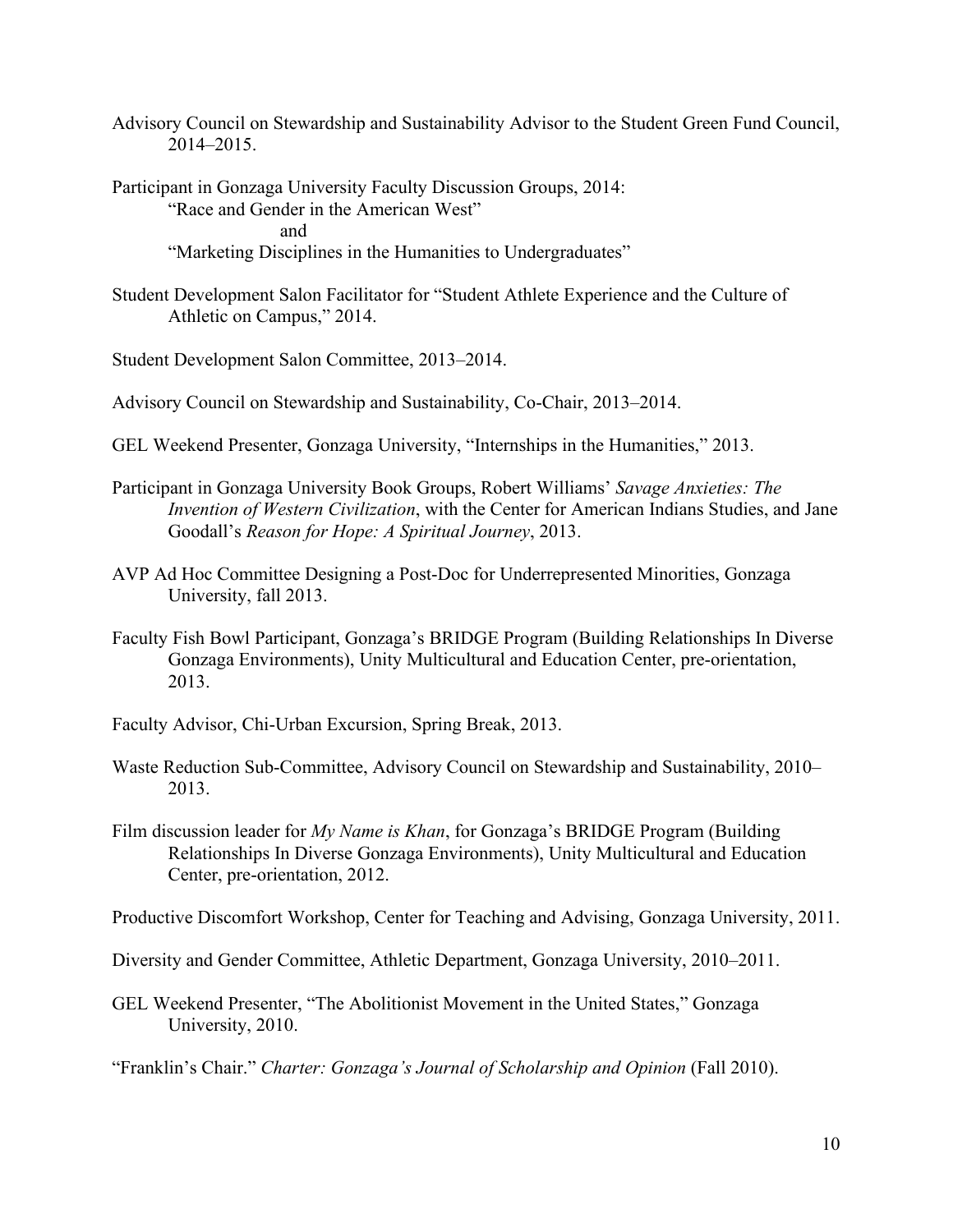New Faculty Mentoring Program, Center for Teaching and Advising, Gonzaga University, 2010.

# **Advising**

Academic Advisor, 14 students, Fall 2021.

- Thesis Advisor, Kodai Nishida, "Rosa Parks in Historical Memory," and Ryuto Imao, "Alexander Hamilton and His Vision for an American Republic. Reevaluation of Ambivalent Hamilton: The People and Power," University of Tokyo, 2019.
- Act Six Mentor, Cadre Four Freshman, Unity Multicultural Education Center, Gonzaga University, 2012–2016.
- Participant in Advising Academy, Center for Teaching and Advising, Gonzaga University, 2010–2011.

LEADS Mentor, Unity Multicultural Education Center, Gonzaga University, 2009–2012.

# **Courses Designed and Taught at Gonzaga University**

Western Civilization I, History 101 United States History I, History 201, WE Historical Methods-American Slavery, History 301 The Early American Republic, History 352 The US During the Civil War and Reconstruction, History 353 Indigenous Early America, History 359/NTAS 359 A History of American Cultures and Ideas, History 366/VART 406 A History of Race in America, History 369, SJ Protest and Activism in American History, History 390, SJ (team taught) Senior Thesis Seminar, History 401, WE

Independent Study, Senior Thesis, "A History of the Idea of Race in the United States." Independent Study, Colonial Caribbean Independent Study, Native Americans and the Founding of Gonzaga University Independent Study, and Honors Thesis Director, "Of Rebels and Romans: Spartacus, Slavery and Repression on American Stage and Screen from 1831-the Present."

# **Courses Under Development**

Core Integration Seminar: Yoga Constructing and Experiencing Race in America, Honor's Colloquia

# **Courses Taught at University of Tokyo and Japan Women's University**

American Society: The Diversity of the Founding Experience (undergraduate) American Culture: A History of American Cultures and Ideas (undergraduate) Early American Cultural History (graduate) Constructing and Experiencing Race in America (graduate), *cancelled due to Covid* American Society: American Slavery (undergraduate), *cancelled due to Covid*